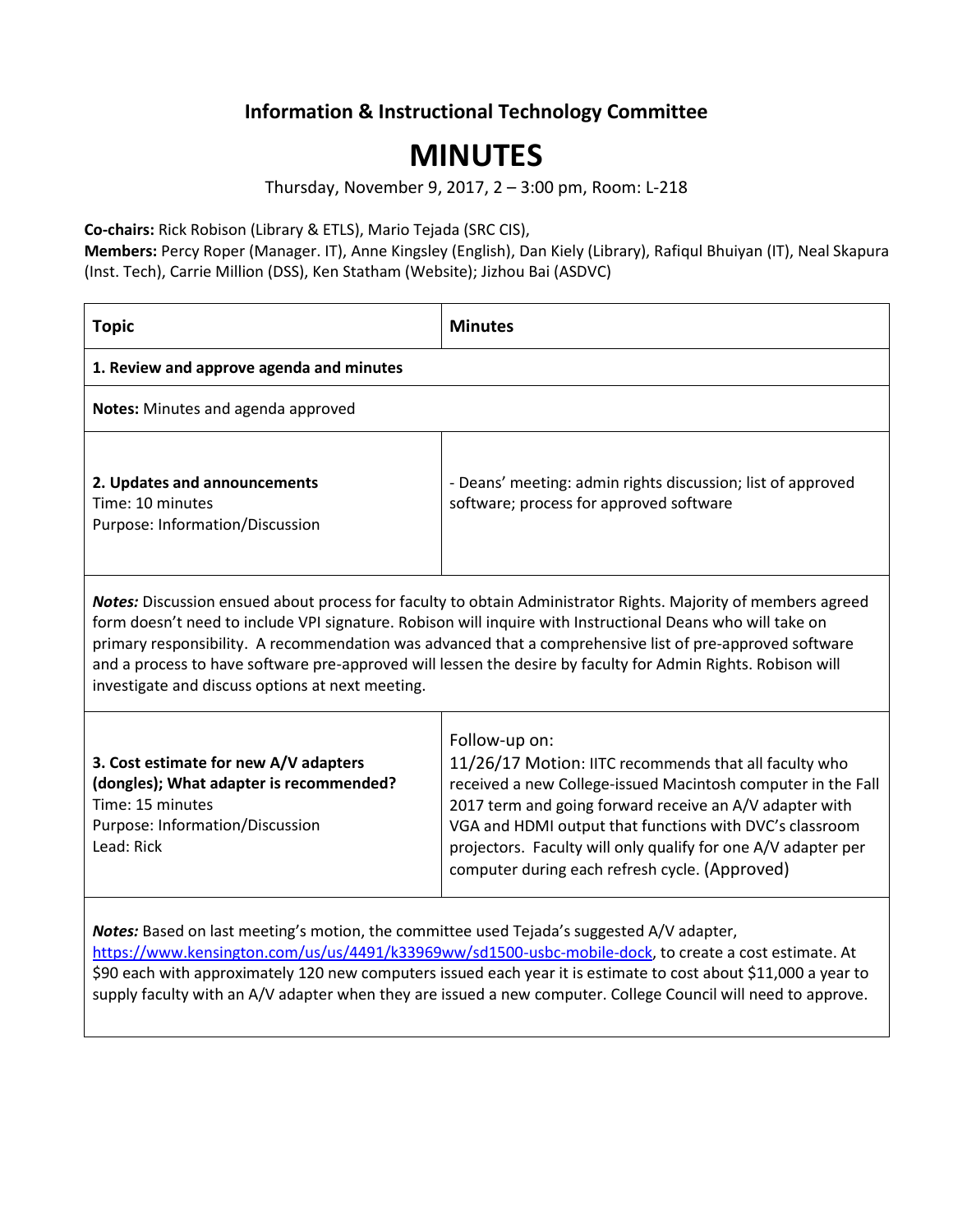*Notes:* Discussion ensued about many faculty complaints, including formally to the Academic Senate, related to their inability to play DVDs. This occurs primarily in the LA building since the DVD/VHS combo machines were removed and many rooms do not have a computer installed. Current situation requires faculty to check out a DVD player from the IT Help Desk.

**Motion:** IITC recommends buying DVD players for LA Buiding and any other classrooms that require removal of obsolete equipment (i.e., DVD/VHS combo players). **(Approved)**

*Notes:* Roper presented a proposal to increase standard printing costs for students from .10/page to .15/page. This increase would include increased reimbursement to departments from .05/page to .075/page. Members wanted to know current actual costs for printing (paper, toner, maintenance, new machines, personnel time).

It was agreed that if price were increased, it was necessary to show an upgrade in service. A proposal was made to investigate our current vendors ability to provide Point-of-sale service for credit and debit cards. Roper will contact vendor for information and estimate.

*The items below were tabled for a future meeting.*

| 5. Computer standards<br>Time: 20 minutes<br>Purpose: Discussion<br>Lead: Neal                                                                                                            | How are current standards decided? How often are they<br>updated? What is the process for input, review and change?                                                                                                                                                                                                                                                                                                                                                                        |
|-------------------------------------------------------------------------------------------------------------------------------------------------------------------------------------------|--------------------------------------------------------------------------------------------------------------------------------------------------------------------------------------------------------------------------------------------------------------------------------------------------------------------------------------------------------------------------------------------------------------------------------------------------------------------------------------------|
| Insite accounts & access to public computers.<br>What to do when a student enrolls but doesn't<br>register?<br>Time: 10 minutes<br>Purpose: Information/Discussion/ Decision<br>Lead: Dan | Email from Daniel D. Abbott, Director of Administrative Information<br>Systems<br>We have disabled <student>'s accounts. Satish Warrier will also be<br/>discussing this incident with the District Vice Presidents and the Admissions<br/>&amp; Records Directors Committee. We hope to develop an agreed upon<br/>procedure to manage these types of concerns. In the meantime, please<br/>continue to report similar incidents to our help desk as you did with this<br/>one.</student> |